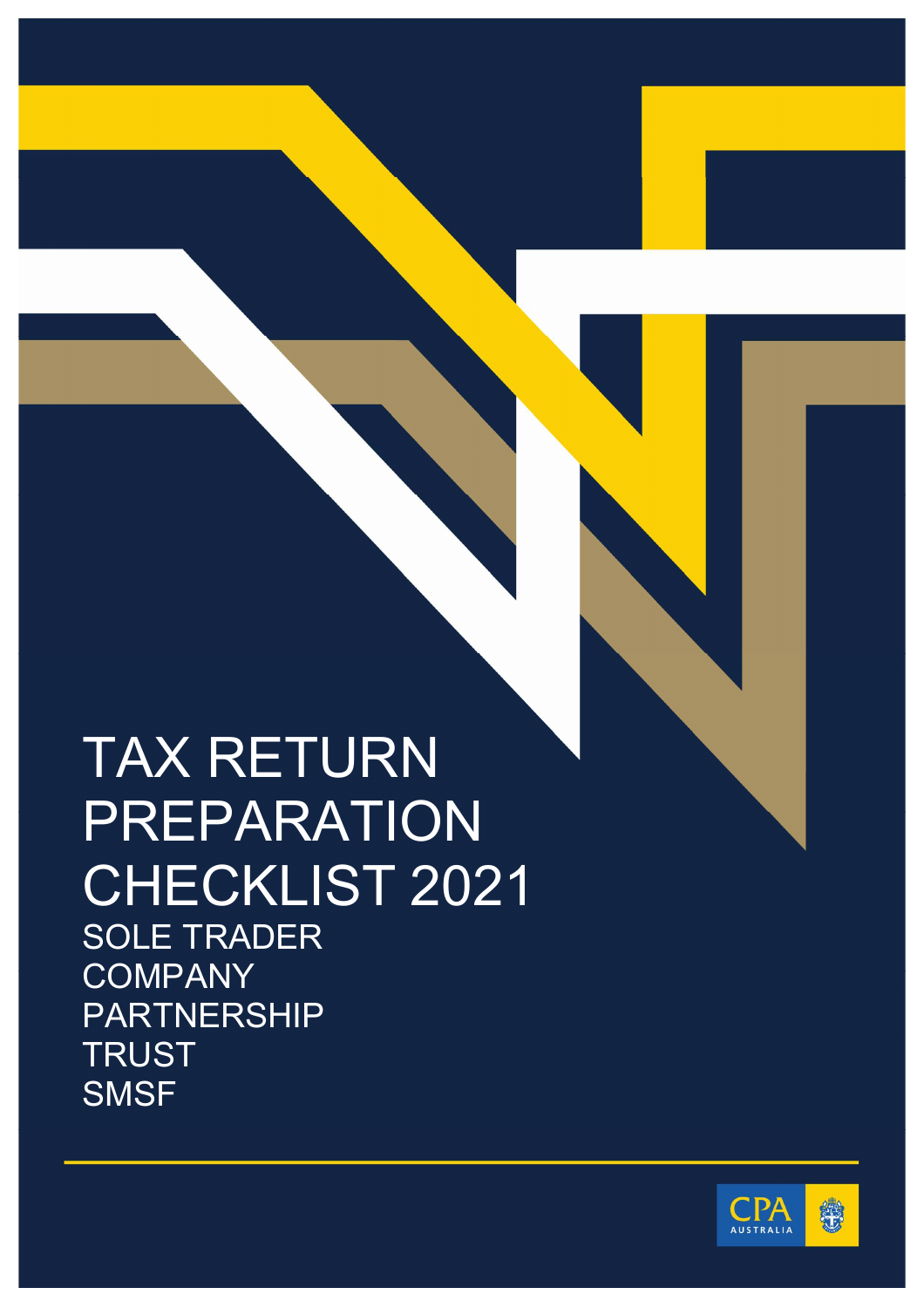## Tax Return Preparation Checklist 2021

## **Sole Traders, Companies, Trusts, Partnerships and SMSFs**

| Name of taxpayer: |  |
|-------------------|--|
| Address:          |  |
| Contact number:   |  |

| Client records required - business clients                                                                                                                 | <b>Information</b><br>provided | <b>Not</b><br>applicable |
|------------------------------------------------------------------------------------------------------------------------------------------------------------|--------------------------------|--------------------------|
| <b>GENERAL INFORMATION</b>                                                                                                                                 |                                |                          |
| Accounting information, including any trial balance, profit & loss and balance<br>sheet (if applicable)                                                    |                                |                          |
| Accrued expenses (e.g. audit fees and bonuses) and unearned revenue                                                                                        |                                |                          |
| Asset register detailing depreciating assets bought and sold or scrapped during<br>the year and any other capital assets purchased during the year         |                                |                          |
| <b>Bank statements</b>                                                                                                                                     |                                |                          |
| Cashbook (if maintained)                                                                                                                                   |                                |                          |
| CGT register (if maintained)                                                                                                                               |                                |                          |
| Cheque butts and deposit books (if maintained)                                                                                                             |                                |                          |
| Copies of Instalment Activity Statements and/or Business Activity Statements<br>lodged for the income year                                                 |                                |                          |
| Copies of invoices for fees paid to registered tax agent or auditor (if another firm<br>provided services)                                                 |                                |                          |
| Copies of invoices or documentation for material amounts or which relate to<br>extraordinary transactions                                                  |                                |                          |
| Copies of sell notes and settlement statements for shares purchased and sold<br>(including original contract notes and settlement statements, if possible) |                                |                          |
| Copies of sell notes for units in managed funds purchased and sold (including<br>original purchase notes, if possible)                                     |                                |                          |
| Details of any investments purchased during the year                                                                                                       |                                |                          |
| Details of any leases entered into and terminated during the year                                                                                          |                                |                          |
| Details of provision for long service leave, annual leave or any other provision or<br>reserve                                                             |                                |                          |
| Details of work-in-progress and/or stock on hand                                                                                                           |                                |                          |
| Distribution statements, annual tax statements and capital gains statements from<br>managed funds                                                          |                                |                          |
| Dividend statements                                                                                                                                        |                                |                          |
| Documentation relating to acquisition or disposal of CGT assets (e.g. purchase<br>contracts and sale contracts)                                            |                                |                          |
| Listing of trade creditors with amounts owing                                                                                                              |                                |                          |
| Listing of trade debtors with amounts outstanding                                                                                                          |                                |                          |
| Rental statements                                                                                                                                          |                                |                          |
| Statements from lenders detailing the opening and closing balances of existing<br>loans during the financial year (and any repayments made)                |                                |                          |